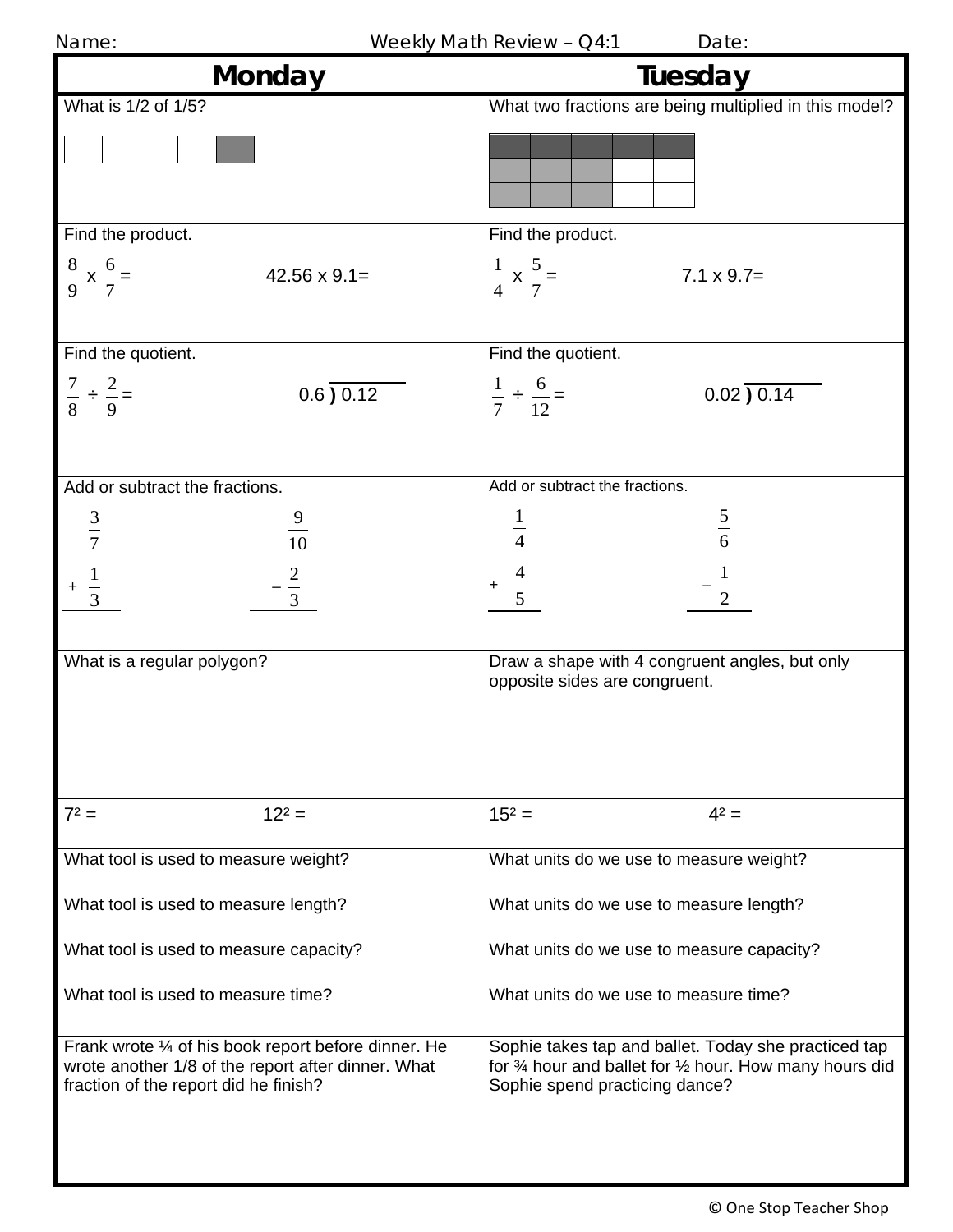| Wednesday                                                                                                                                                       | Thursday                                                                                                                                                  |
|-----------------------------------------------------------------------------------------------------------------------------------------------------------------|-----------------------------------------------------------------------------------------------------------------------------------------------------------|
| What is 1/4 of 1/2?                                                                                                                                             | What two fractions are being multiplied in this model?                                                                                                    |
|                                                                                                                                                                 |                                                                                                                                                           |
| Find the product.                                                                                                                                               | Find the product.                                                                                                                                         |
| $rac{2}{9}$ x $rac{3}{6}$ =<br>$8.65 \times 8=$                                                                                                                 | $\frac{4}{8}$ x $\frac{2}{6}$ =<br>$7.58 \times 0.9=$                                                                                                     |
| Find the quotient.                                                                                                                                              | Find the quotient.                                                                                                                                        |
| $\frac{3}{4} \div \frac{9}{10} =$<br>$0.8\sqrt{7.2}$                                                                                                            | $\frac{5}{8} \div \frac{2}{3} =$<br>$0.07$ ) $0.056$                                                                                                      |
| Add or subtract the fractions.                                                                                                                                  | Add or subtract the fractions.                                                                                                                            |
| $1\frac{2}{5}$<br>$1\frac{1}{2}$<br>10                                                                                                                          | $2\frac{1}{8}$<br>$5\frac{4}{9}$<br>$+3\frac{2}{2}$<br>$-2\frac{1}{5}$                                                                                    |
|                                                                                                                                                                 |                                                                                                                                                           |
| Draw an obtuse isosceles triangle.                                                                                                                              | What is a quadrilateral?                                                                                                                                  |
| $11^2 =$<br>$3^2 =$                                                                                                                                             | $6^2 =$<br>$10^2 =$                                                                                                                                       |
| How many seconds are in a minute?                                                                                                                               | How many ounces are in a cup?                                                                                                                             |
| How many seconds are in an hour?                                                                                                                                | How many cups are in a pint?                                                                                                                              |
| How many inches are in a foot?                                                                                                                                  | How many pints are in a quart?                                                                                                                            |
| How many feet are in a mile?                                                                                                                                    | How many quarts are in a gallon?                                                                                                                          |
| How many ounces are in a pound?                                                                                                                                 | How many ounces are in a gallon?                                                                                                                          |
| Marlon has 34 pound of sliced cheese. He uses 1/8<br>pound of cheese on each sandwich that he makes.<br>How many sandwiches can Marlon make with the<br>cheese? | In a vegetable garden, 1/4 of the plants are peppers.<br>Of the pepper plants, 1/3 are yellow peppers. What<br>fraction of the plants are yellow peppers? |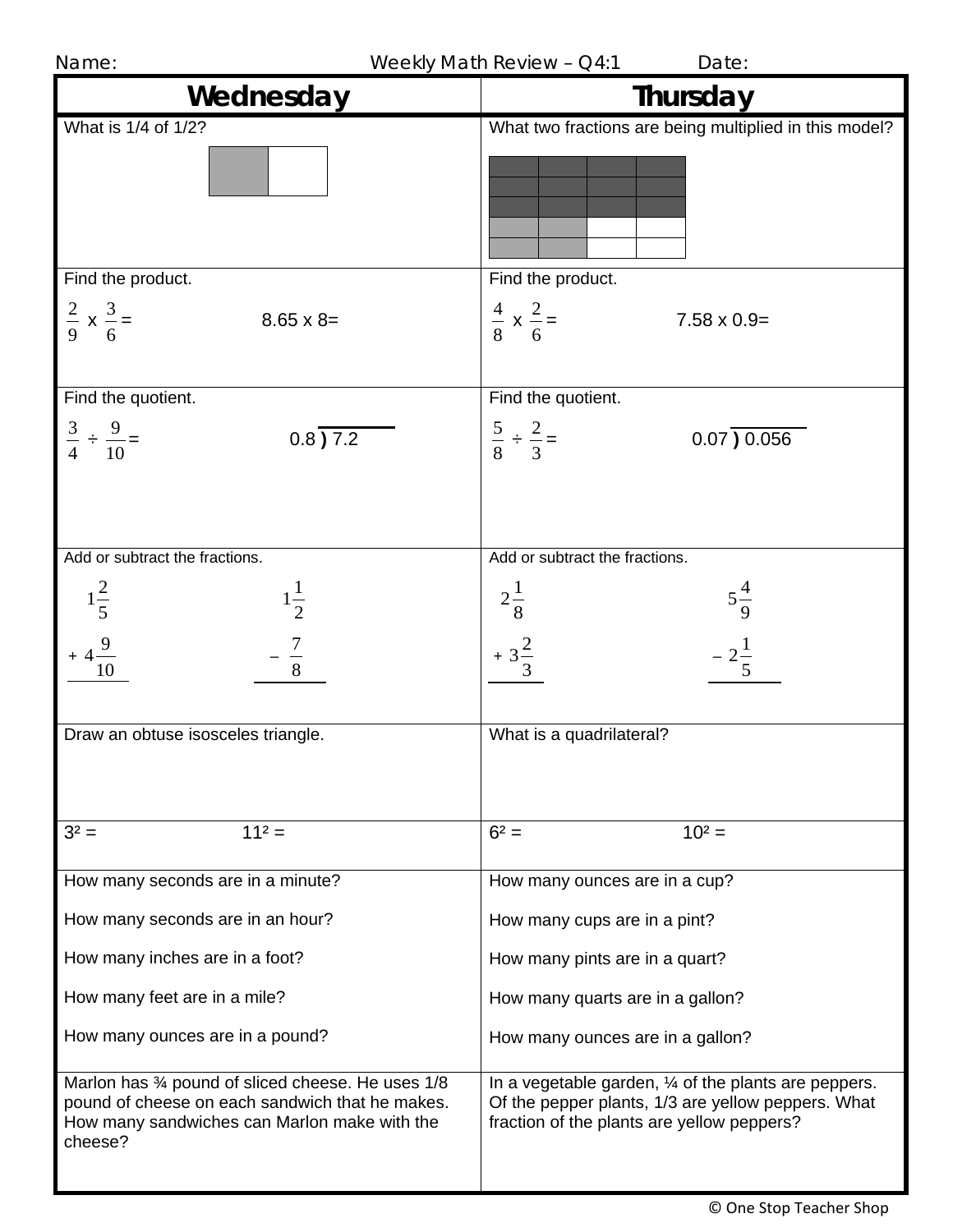| Name:                                                            | Weekly Math Review - Q4:2<br>Date:                                 |
|------------------------------------------------------------------|--------------------------------------------------------------------|
| <b>Monday</b>                                                    | Tuesday                                                            |
| What is 1/2 of 2/8?                                              | What two fractions are being multiplied in this model?             |
| List 4 equivalent fractions for $\frac{1}{2}$                    | List 4 equivalent fractions for $\frac{1}{2}$                      |
| List all of the prime numbers between 10-20.                     | List all of the composite numbers between 20-30.                   |
| Add or subtract the decimals.                                    | Add or subtract the decimals.                                      |
| $3.4 + 2.35 =$                                                   | $0.54 + 1.95 =$                                                    |
| $12.43 - 6.02 =$                                                 | $37.536 - 7.6 =$                                                   |
| Add or subtract the fractions.                                   | Add or subtract the fractions.                                     |
| $\frac{3}{5}$<br>$\frac{2}{9}$<br>$\frac{1}{3}$<br>$\frac{2}{7}$ | $1\frac{1}{8}$<br>$\overline{4}$<br>$\frac{4}{7}$<br>$\frac{1}{2}$ |
| Fill in the table. Find the rule:                                | Fill in the table. Find the rule:                                  |
| X(input)<br>Y(output)                                            | X(input)<br>Y(output)                                              |
| 5<br>1<br>3<br>15                                                | 1<br>$5\phantom{.0}$<br>3<br>9                                     |
| 20<br>4                                                          | 11<br>4                                                            |
| $\overline{7}$<br>75                                             | $\overline{7}$                                                     |
| Rule:                                                            | 27<br>Rule:                                                        |
| $7^2 =$<br>$10^2 =$                                              | $8^2 =$<br>$5^2 =$                                                 |
| How many seconds are in one minute?                              | How many inches are in a yard?                                     |
| How many seconds are in one hour?                                | How many yards are in a mile?                                      |
| How many minutes are in a day?                                   | How many feet are in a yard?                                       |
| Draw Gallon Man on a separate sheet of paper.                    | Which is true?                                                     |
|                                                                  | A. $5$ qt = 7 pt                                                   |
|                                                                  | B. $1 g = 4 qt$                                                    |
|                                                                  | C. $16 c = 32 oz$                                                  |
|                                                                  | D. $8$ qt = $3$ g                                                  |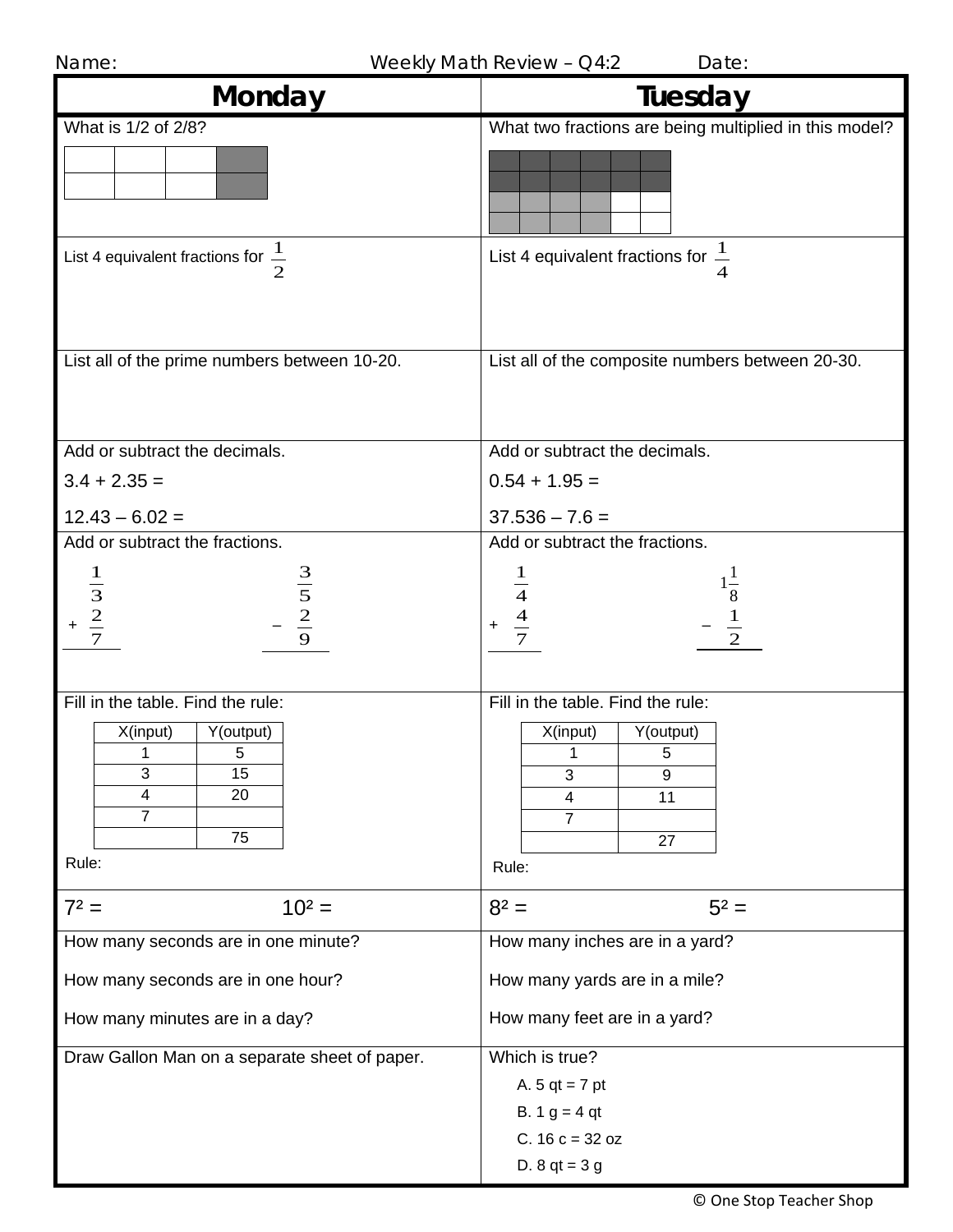|  | Name: |  |
|--|-------|--|
|  |       |  |

Weekly Math Review –  $Q4:2$  Date:

| Wednesday                                                                                                    | Thursday                                                                                                             |
|--------------------------------------------------------------------------------------------------------------|----------------------------------------------------------------------------------------------------------------------|
| What is 1/3 of 6/9?                                                                                          | What two fractions are being multiplied in this model?                                                               |
| Convert the improper fractions to mixed numbers:                                                             | Convert the mixed numbers into improper fractions:                                                                   |
| 37<br>$\frac{53}{3}$<br>$\overline{9}$                                                                       | $5\frac{2}{7}$<br>$2\frac{3}{8}$                                                                                     |
| Circle the prime numbers:                                                                                    | Circle the composite numbers:                                                                                        |
| 1, 2, 6, 21, 17, 15, 23, 54, 71, 99                                                                          | 2, 4, 76, 41, 25, 7, 49, 63, 55, 93                                                                                  |
| Add or subtract the decimals.                                                                                | Add or subtract the decimals.                                                                                        |
| $6.78 + .193 =$                                                                                              | $4.23 + 49.8 =$                                                                                                      |
| $3.2 - 0.98 =$                                                                                               | $0.74 - 0.136 =$                                                                                                     |
| Add or subtract the fractions.                                                                               | Add or subtract the fractions.                                                                                       |
| $2\frac{3}{6}$<br>$\frac{1}{3}$<br>$\frac{3}{4}$<br>$+4\frac{4}{10}$                                         | $5\frac{1}{5}$<br>+ $1\frac{3}{6}$<br>$3\frac{1}{9}$<br>$\frac{3}{4}$                                                |
| Fill in the table. Find the rule:<br>X(input)<br>Y(output)<br>4<br>1<br>2<br>5<br>4<br>7<br>7<br>11<br>Rule: | Fill in the table. Find the rule:<br>X(input)<br>Y(output)<br>0<br>3<br>$\overline{2}$<br>3<br>4<br>7<br>10<br>Rule: |
| $3^2 =$<br>$9^2 =$                                                                                           | $6^2 =$<br>$12^2 =$                                                                                                  |
| How many millimeters are in a centimeter?                                                                    | How many meters are in one centimeter?                                                                               |
| How many centimeters are in a meter?<br>How many centimeters are in 5 meters?                                | How many centimeters are in 5 millimeters?                                                                           |
| Which is true?                                                                                               | Which is true?                                                                                                       |
| A. $12 g = 32 qt$                                                                                            | A. $2 g = 12 pt$                                                                                                     |
| B. $40 oz = 3 pt$                                                                                            | $B. 5 pt = 3 qt$                                                                                                     |
| C. 128 $oz = 1 g$                                                                                            | C. $4 g = 300 oz$                                                                                                    |
| D. $1 g = 14 c$                                                                                              | D. 12 $qt = 3 g$                                                                                                     |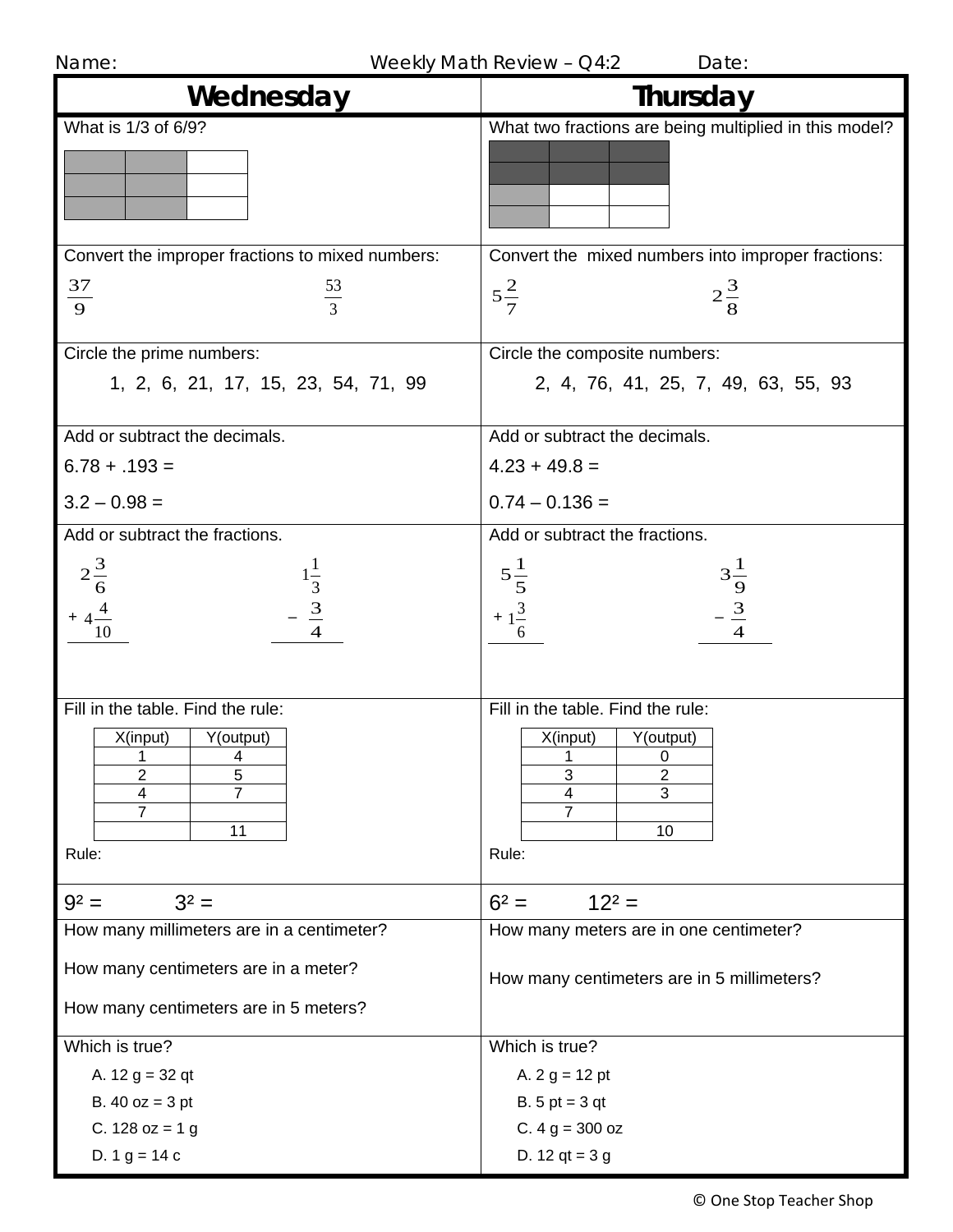Name: Name: Name: Name: Neekly Math Review – Q4:3

| <b>Monday</b>                                                                                                                     | Tuesday                                           |
|-----------------------------------------------------------------------------------------------------------------------------------|---------------------------------------------------|
| What is 243 multiplied by 10?                                                                                                     | What is 85 multiplied by 0.01?                    |
| A. 24.3<br>C. 24,300<br>B. 2,430<br>D. 243,000                                                                                    | C. 0.85<br>A. 850<br>B. 8.5<br>D. 0.085           |
| What is $18.6 \div 3$ ?                                                                                                           | What is $12.08 \div 4?$                           |
| A. 6.2<br>C. 15.3<br>B. 6.6<br>D. 18.2                                                                                            | A. 3.4<br>C.3.04<br>B. 3.2<br>D. 3.02             |
| What is the result when 0.5 is multiplied by 1.1?                                                                                 | What is the product of 38.27x1.5?                 |
| C.5.5<br>A. 0.55<br>B. 5.05<br>D. 55                                                                                              | C. 57.405<br>A. 57,405<br>B. 574.05<br>D. 5.7405  |
| Find the quotient.                                                                                                                | What is 76.8 divided by 3.2?                      |
| 0.5)3.75                                                                                                                          |                                                   |
| C.70<br>A. 7.0<br>B. 7.5<br>D. 75                                                                                                 | A. 28<br>C.24<br>B. 26<br>D. 23                   |
| Julia needs to find a fraction that is equivalent to 1/2.<br>Which method could she use to find an equivalent<br>fraction?        | Which model shows 1/3 of 6 shaded?<br>А.          |
| A. She can multiply 1/2 x 1/2 to get 1/4, because 1/2                                                                             | В.                                                |
| $= \frac{1}{4}$ .<br>B. She can divide $1/2 \div 1/2$ to get 1, because $1/2 =$                                                   |                                                   |
| 1.<br>C. She can multiply 1/2 x 2/2 to get 2/4, because 2/2<br>$=$ 1 and multiplying a fraction by 1 does not                     | C.                                                |
| change its value.<br>D. She can divide $1/2 \div 1$ to get $1/2$ , because<br>dividing a fraction by 1 does not change its value. | D                                                 |
| Which expression is equal to 7/2?                                                                                                 | What is the quotient of 5/4?                      |
| A. $7 + 2$<br>C.7x2<br>$B. 7 - 2$<br>$D.7 \div 2$                                                                                 | A. 5/4<br>C. 11/5<br>B. 1 1/4 D. 1 3/4            |
| What is 1/2 of 1/5?                                                                                                               | How many 1/8 pieces are there in 3/4?             |
|                                                                                                                                   |                                                   |
| A. 1/10<br>C. 2/10<br>B. 1/7<br>D. 2/7                                                                                            | C.4<br>2<br>Α.<br>В.<br>3<br>D. 6                 |
| Mark the statement that is true.                                                                                                  | Use the formula V=LxWxH to find the volume of the |
| A. Volume is the same as capacity.                                                                                                | rectangular prism.                                |
| B. Volume is the amount a container can hold.                                                                                     |                                                   |
| C. Volume is measured in liquid units such as cups<br>and quarts.                                                                 |                                                   |
| D. Volume is the space that can be occupied by an<br>object.                                                                      | 1 cm<br>2. cm<br>бcm                              |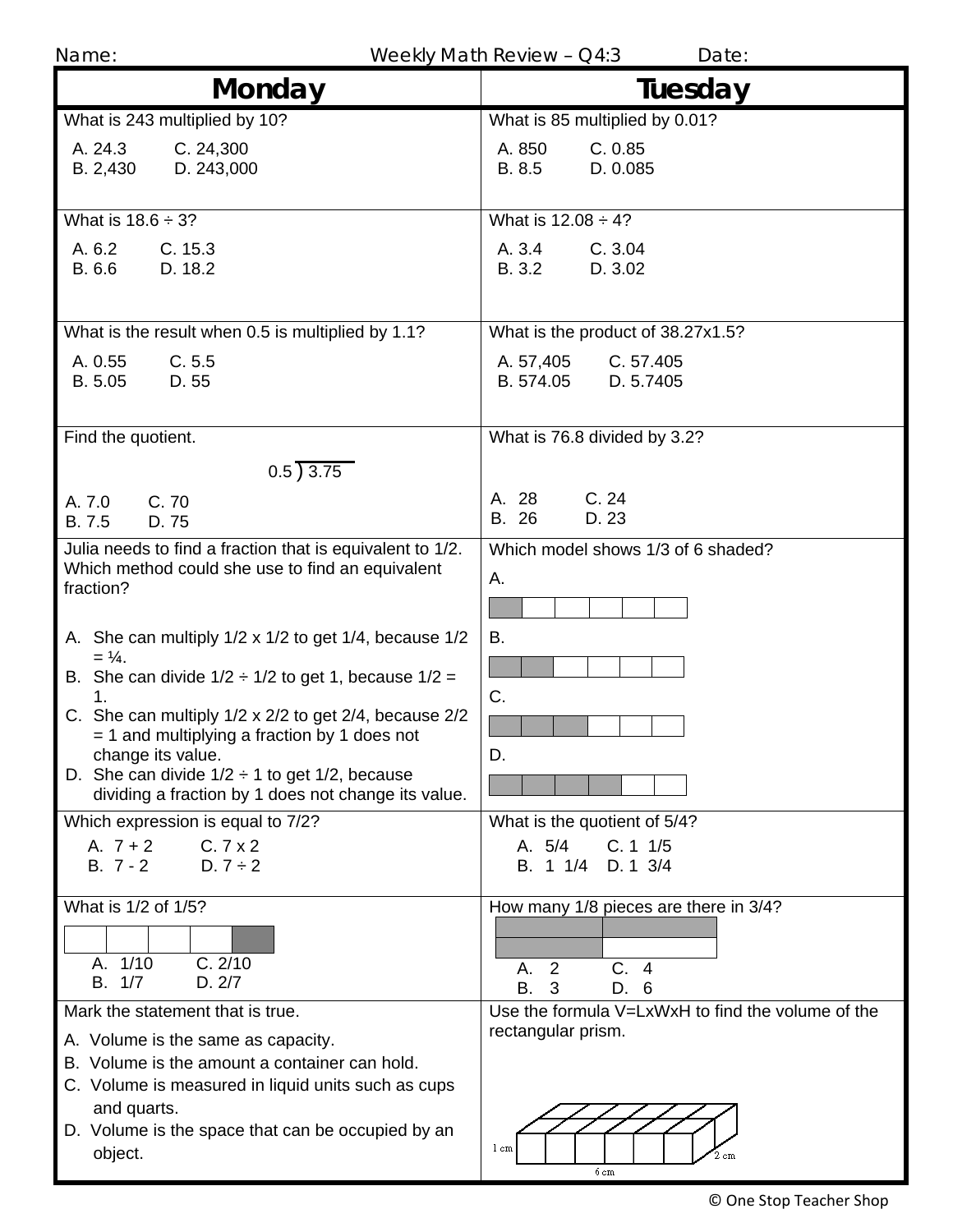Name: Weekly Math Review – Q4:3 Date:

| ,,,,,,,,,,,,,,,,,,,,,,,<br>Wednesday                                                   | Thursday                                                                                             |
|----------------------------------------------------------------------------------------|------------------------------------------------------------------------------------------------------|
| Susie ran 2.35 kilometers. What is the value of the 3                                  | What is the product of 63 x 1,000?                                                                   |
| in 2.35?                                                                               | A. 0.063<br>C.6,300                                                                                  |
| C. 3 hundredths<br>A. 3 tens<br>B. 3 tenths D. 3 thousandths                           | B. 630<br>D. 63,000                                                                                  |
| Which expression shows how to find the product of 7<br>x 0.45?                         | Which expression shows how to find the quotient of<br>$4.8 \div 2?$                                  |
| A. 7 x 4 x 5<br>B. $(7x5)+(7x4)$                                                       | A. $(4\div 2)+(0.8\div 2)$                                                                           |
| $C. (7x0.5)+(7x4)$                                                                     | B. $(4\div 2)+(0.08\div 2)$<br>C. $(0.4\div 2)+(8\div 2)$                                            |
| D. $(7x0.05)+(7x0.4)$                                                                  | D. $(0.04\div 2)+(0.8\div 2)$                                                                        |
| What is the result of multiplying 35.8 by 7.9?                                         | What is the product of 1.508 x 0.7?                                                                  |
| C. 282.82<br>A. 2.8282<br>B. 28.282<br>D. 2,828.2                                      | C. 1.5056<br>A. 10,556<br>B. 10.556<br>D. 1.0556                                                     |
| What is the result of dividing 691.2 by 7.2?                                           | Cheese costs \$4.20 per pound. If Ms. Rivera spent<br>\$6.30 on cheese, how many pounds did she buy? |
| C.9.6<br>A. 96<br>B. 90<br>D. 9.0                                                      | C. 1.05<br>A. 15<br>B. 10.5<br>D. 1.5                                                                |
| Which fractions are NOT equal?                                                         | Simplify the fraction 15/50.                                                                         |
| A. 2/5 and 5/8                                                                         | A. 3/10                                                                                              |
| B. 1/2 and 4/8                                                                         | B. 5/10                                                                                              |
| C. 1/3 and 3/9                                                                         | C. 3/5                                                                                               |
| D. 3/4 and 12/16                                                                       | D. 1/15                                                                                              |
| Which of the following is equal in value to 9/7?                                       | What is the quotient of 81/9?                                                                        |
| A. 1 2/7<br>C.2<br>D. 2 2/7<br>B. 1 1/2                                                | A. 8 1/9 C. 9 1/9<br>D.72<br>B. 9                                                                    |
| What is the product of 4/5 x 6/7?                                                      | What is the quotient of $4/7 \div 2/3$ ?                                                             |
| A. 10/35<br>C. 5/6                                                                     | C. 6/7<br>A. 2/7                                                                                     |
| B. 24/35 D. 14/15                                                                      | B. 1/2<br>D. 1                                                                                       |
| Use the formula $V=LxWxH$ or $V=BxH$ , to find the<br>volume of the rectangular prism. | Find the volume.                                                                                     |
| $2 \text{ cm}$<br>2 cm<br>$3 \text{ cm}$                                               | 4cm<br>3cm<br>6 <sub>cm</sub>                                                                        |

© One Stop Teacher Shop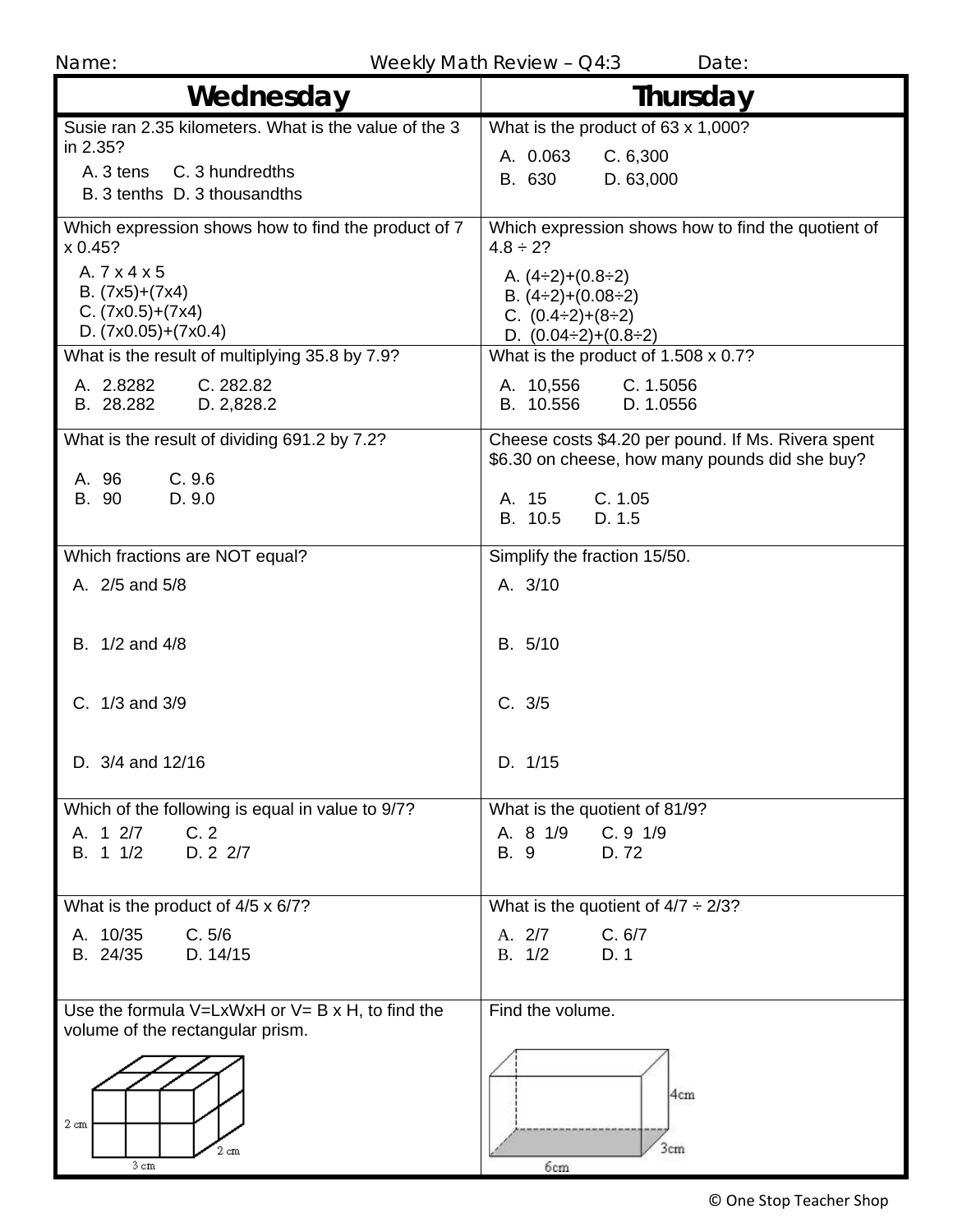| Name:                                                                                                                                                                                                                   | Weekly Math Review - Q4:4<br>Date:                                                                                                                    |
|-------------------------------------------------------------------------------------------------------------------------------------------------------------------------------------------------------------------------|-------------------------------------------------------------------------------------------------------------------------------------------------------|
| Monday                                                                                                                                                                                                                  | Tuesday                                                                                                                                               |
| What is 32.508 written in word form?<br>A. Thirty-two and five hundred eight thousandths<br>B. Thirty-two thousand, five hundred eight<br>C. Thirty-two and fifty-eight hundredths<br>D. Thirty-two, five hundred eight | Which is the best estimate for the quotient of<br>$2\frac{5}{6} \div \frac{1}{3}$ ?<br><b>B.3</b><br>A. 1<br>C.6<br>D. 9                              |
| What number sentence does the model show?<br>A. $7 \times 3 = 21$<br>B. $.7 \times .3 = .21$<br>$C. 7x.3 = .021$<br>D. $.7 + .3 = 1.0$                                                                                  | Ms. Jackson's Class<br>Band Orchestra<br>2<br>10<br>5<br>8<br>How many students are in Ms. Jackson's class?<br>A. 10<br><b>B.</b> 15<br>C.23<br>D. 25 |
| Which is NOT a way to find an equivalent fraction for<br>12/18?<br>A. Divide both the numerator and the denominator by 6.                                                                                               | Which container could logically have a capacity of<br>1,000 liters?<br>A. Kitchen sink                                                                |
| B. Divide both the numerator and the denominator by 3.                                                                                                                                                                  | B. Bathtub                                                                                                                                            |
| C. Divide the numerator by 6 and the denominator by 9.                                                                                                                                                                  | C. Measuring cup                                                                                                                                      |
| D. Multiply both the numerator and the denominator by 2.                                                                                                                                                                | D. Hot tub                                                                                                                                            |
| Which of the following is a common denominator for<br>$\frac{5}{6}$<br>and $\frac{2}{7}$ ?<br>9                                                                                                                         | Which is NOT a factor of 60?                                                                                                                          |
| A. 3<br><b>B.</b> 15<br>C. 18<br>D. 24                                                                                                                                                                                  | A. 4<br><b>B.</b> 8<br>C. 12<br>D. 15                                                                                                                 |
| Find the volume.                                                                                                                                                                                                        | Find the volume.                                                                                                                                      |
| 6 in.<br>$3$ in.<br>6 in.                                                                                                                                                                                               |                                                                                                                                                       |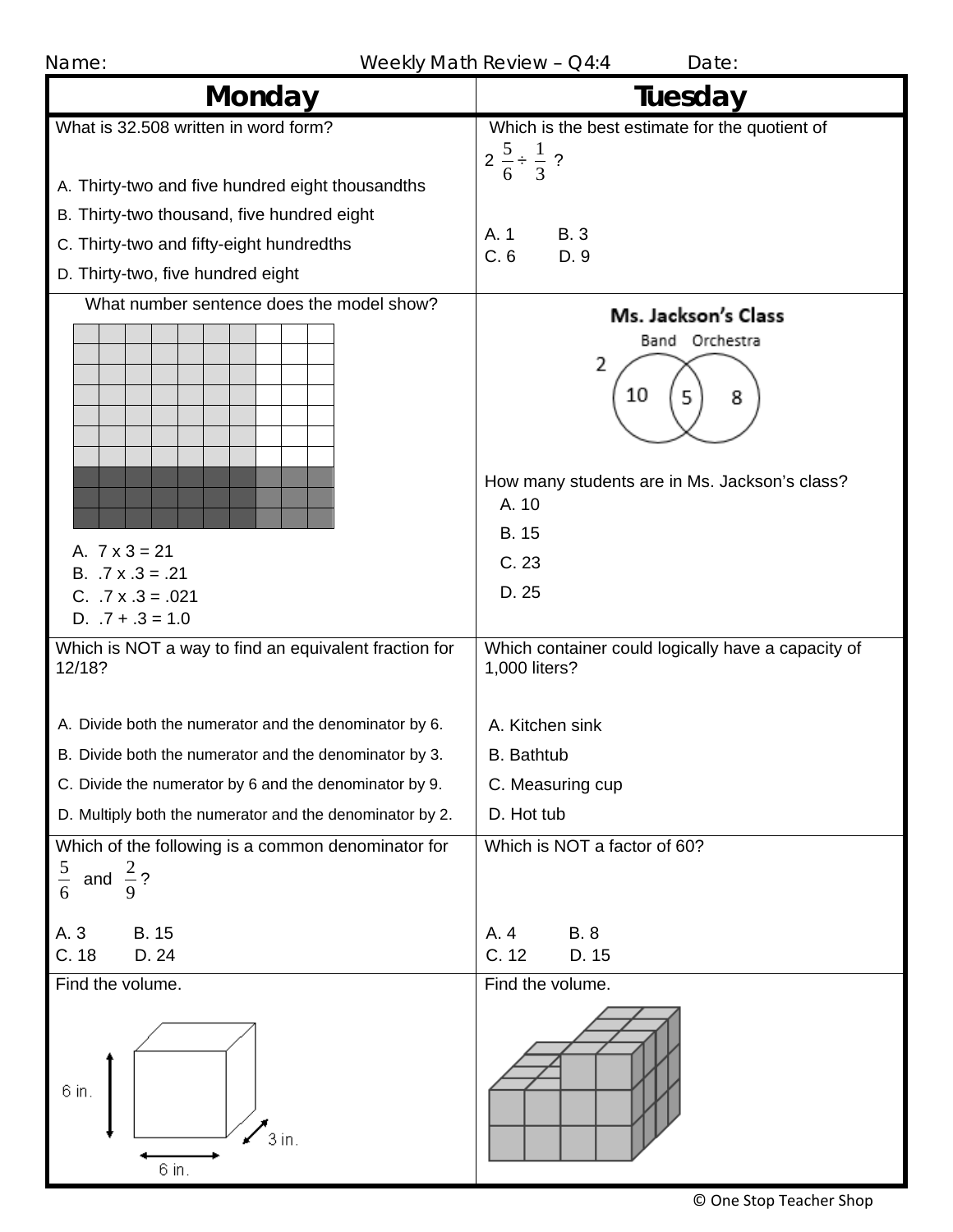| Name:                                                                                                                                                                                                                                                                                                                                    | Weekly Math Review - Q4:4<br>Date:                                                                                                              |
|------------------------------------------------------------------------------------------------------------------------------------------------------------------------------------------------------------------------------------------------------------------------------------------------------------------------------------------|-------------------------------------------------------------------------------------------------------------------------------------------------|
| Wednesday                                                                                                                                                                                                                                                                                                                                | Thursday                                                                                                                                        |
| If d represents a number, which of the following<br>expressions represents 5 less than d?                                                                                                                                                                                                                                                | What is the value of the expression 2w-2 when w=5?                                                                                              |
| $C. d-5$<br>A. 5d                                                                                                                                                                                                                                                                                                                        | A. 3<br><b>B.</b> 8                                                                                                                             |
| $D. 5-d$<br>B. $d \div 5$                                                                                                                                                                                                                                                                                                                | C. 12<br>D. 23                                                                                                                                  |
| What is the volume of the prism below?<br>8 yards<br>4 yards<br>5 yards<br>A. 17 yds <sup>3</sup><br>B. 40 yds <sup>3</sup><br>C. $100 \text{ yds}^3$<br>D. $160$ yds <sup>3</sup>                                                                                                                                                       | Which is the best estimate for the area of the figure<br>above?<br>A. 18 in <sup>2</sup><br>B. 20 in <sup>2</sup><br>C. 22 in <sup>2</sup>      |
|                                                                                                                                                                                                                                                                                                                                          | D. 24 in <sup>2</sup>                                                                                                                           |
| Why is 59.47 > 59.3?<br>A. Because the tenths digit in 59.47 is greater than<br>the tenths digit in 59.3<br>B. Because 59.47 has more digits after the decimal<br>point than 59.3<br>C. Because the last digit in 59.47 is greater than the<br>last digit in 59.3<br>D. Because there are 4 digits in 59.47 and only 3<br>digits in 59.3 | What of the following fractions is equivalent to 1/4?<br>$\frac{1}{8}$ $\frac{4}{8}$<br><b>B.</b> $\frac{2}{8}$<br>А.<br>D. $\frac{6}{8}$<br>C. |
| What is 0.7 x .26?                                                                                                                                                                                                                                                                                                                       | Which of the following is NOT a composite number?                                                                                               |
| A. 18.2<br>B. 1.82<br>C. 0.182<br>D. 0.0182                                                                                                                                                                                                                                                                                              | <b>B.56</b><br>A. 45<br>C.2<br>D. 21                                                                                                            |
| Find the volume.                                                                                                                                                                                                                                                                                                                         | Find the volume.                                                                                                                                |
| 18 cm<br>3 cm<br>2 cm<br>9 cm<br>$7 \text{ cm}$<br>$21 \text{ cm}$                                                                                                                                                                                                                                                                       | 30 cm<br>60 cm<br>40 cm<br>90 cm<br>70 cm                                                                                                       |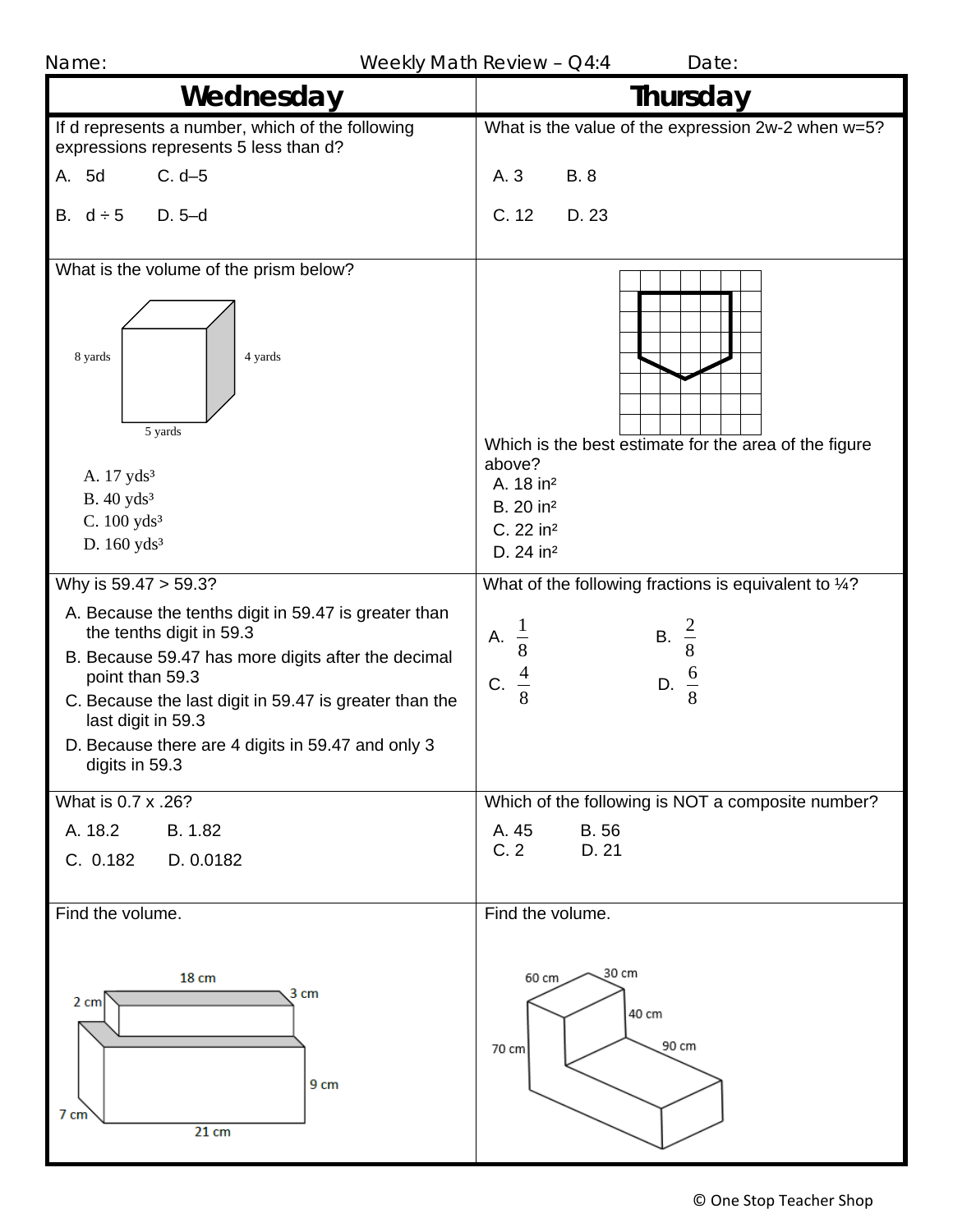| Name: |
|-------|
|       |

Weekly Math Review –  $Q4:5$  Date:

| Monday                                                                                                                                                                                   | Tuesday                                                                                                                                                     |
|------------------------------------------------------------------------------------------------------------------------------------------------------------------------------------------|-------------------------------------------------------------------------------------------------------------------------------------------------------------|
| Which is the greatest fraction?                                                                                                                                                          | Which is the smallest fraction?                                                                                                                             |
| A. $\frac{4}{11}$ C. $\frac{2}{11}$<br>B. $\frac{6}{11}$ D. $\frac{1}{11}$                                                                                                               | A. $\frac{1}{3}$ C. $\frac{1}{4}$<br>B. $\frac{1}{6}$ D. $\frac{1}{7}$                                                                                      |
| What is $\frac{2}{3} + \frac{5}{6}$ ?<br>A. $\frac{7}{9}$ C. $1\frac{1}{4}$                                                                                                              | What is $6\frac{3}{4} + 2\frac{7}{8}$ ?<br>A. $9\frac{3}{4}$ C. $8\frac{3}{4}$                                                                              |
| <b>B.</b> $1\frac{1}{6}$ <b>D.</b> $1\frac{1}{2}$                                                                                                                                        | B. $9\frac{5}{8}$ D. $8\frac{5}{8}$                                                                                                                         |
| Frank wrote 1/4 of his book report before dinner. He<br>wrote another 1/8 of the report after dinner. What<br>fraction of the report did he finish?<br>A. $\frac{7}{8}$ C. $\frac{3}{8}$ | What division problem does the model show?                                                                                                                  |
| B. $\frac{5}{8}$ D. $\frac{1}{8}$                                                                                                                                                        | A. $\frac{2}{3} \div \frac{1}{9} = 6$ B. $9 \div \frac{3}{2} = 6$<br>C. $\frac{1}{3} \div \frac{1}{18} = 6$ D. $\frac{1}{9} \div \frac{2}{3} = \frac{1}{6}$ |
| What is the best estimate for the product of<br>$rac{1}{3}$ X 11 $rac{3}{4}$ ?                                                                                                           | What is $\frac{3}{5}$ X $\frac{1}{4}$ ?                                                                                                                     |
| A. 2<br>C.4<br><b>B.3</b><br>D. 5                                                                                                                                                        | A. $\frac{3}{20}$ C. $\frac{1}{4}$<br>B. $\frac{1}{5}$<br>D. $\frac{4}{5}$                                                                                  |
| In a marble collection, 1/8 of the marbles are blue. Of<br>the blue marbles, 1/2 have sparkles. What fraction of<br>the marbles in the collection are blue with sparkles?                | Jessica has 7/8 of a pound of candy. She ate 1/4 of it<br>at the movies. How much candy does Jessica have<br>left over?                                     |
| A. $\frac{1}{12}$ C. $\frac{1}{16}$                                                                                                                                                      | A. $\frac{5}{8}$ C. $\frac{4}{8}$<br>B. $\frac{3}{4}$ D. $\frac{1}{2}$                                                                                      |
| B. 4 D. $\frac{5}{8}$                                                                                                                                                                    |                                                                                                                                                             |
| What is $\frac{2}{3} \div \frac{1}{6}$ ?                                                                                                                                                 | What is the best estimate for the quotient $6\frac{1}{4} \div \frac{1}{2}$ ?                                                                                |
| A. $\frac{1}{9}$ C. $\frac{1}{4}$<br>B. 4 D. 9                                                                                                                                           | C. 10<br>A. 3                                                                                                                                               |
|                                                                                                                                                                                          | D. 12<br><b>B.</b> 6                                                                                                                                        |